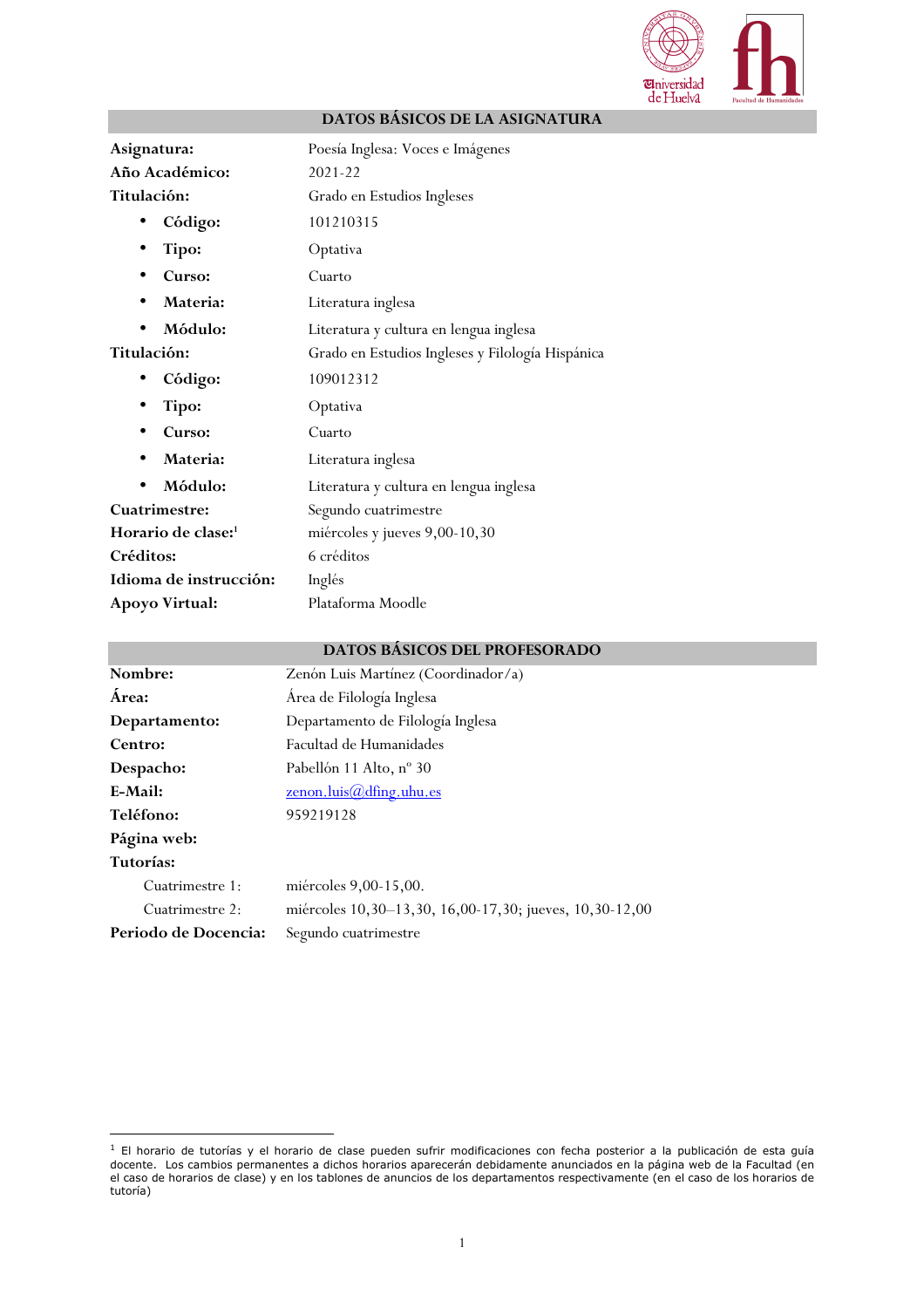

## **DATOS ESPECÍFICOS DE LA ASIGNATURA**

# **1. DESCRIPTOR**

Profundización en el estudio de la poesía inglesa, con especial atención a su estructura discursiva, códigos e imágenes.

# **2. REQUISITOS Y RECOMENDACIONES**

No hay ningún requisito previo oficial. Sin embargo, es recomendable tener un nivel alto de inglés, un conocimiento general de la historia de la literatura inglesa, así como el deseo de profundizar en la lectura y el estudio de sus textos poéticos. Es también muy recomendable haber cursado, y en la medida de lo posible haber superado, las asignaturas obligatorias previas de la materia Literatura Inglesa.

#### **3. TEMARIO DESARROLLADO**

### **UNIT 1. Premises, Principles and Procedures**

- 1.1. The discursive axis: voice, deixis, form, prosody.
- 1.2. The material axis: sound, writing, text, media.
- 1.3. The experiential axis: sense, perception, reception.
- 1.4. The contextual matrix: history, culture, ideology.

READINGS: Selection of English poems from medieval to contemporary. Selection of critical excerpts (primary and secondary sources).

### **UNIT 2. Early English Poetry: Medieval, Renaissance, Restoration**

- 2.1. Medieval, Renaissance, Restoration: poetics and poesis.
- 2.2. The Idea of History and early English poetry.

READINGS: Selected poems by, among other, Chaucer, Wyatt, Surrey, Gascoigne, Askew, Lanier, Lodge, Sidney, Fletcher, Drayton, Spenser, Shakespeare, Donne, Jonson, Wroth, Herbert, Milton, Marvell, Cavendish, among others. Selection of critical excerpts (primary and secondary sources).

### **UNIT 3. Enlightenment vs Romantic Poetry**

- 3.1. Poetics and poesis.
- 3.2. The Idea of History and Enlightenment vs Romantic poetry.

READINGS: Selected poems by, among other, Pope, Gray, Goldsmith, Cowper, Charlotte Smith, Blake, Burns, Baillie, Wordsworth, Shelley, Keats, and others. Selection of critical excerpts (primary and secondary sources).

### **UNIT 4. Victorian to Edwardian Poetry**

- 4.1. Poetics and poesis.
- 4.2. The Idea of History and Victorian to Edwardian poetry.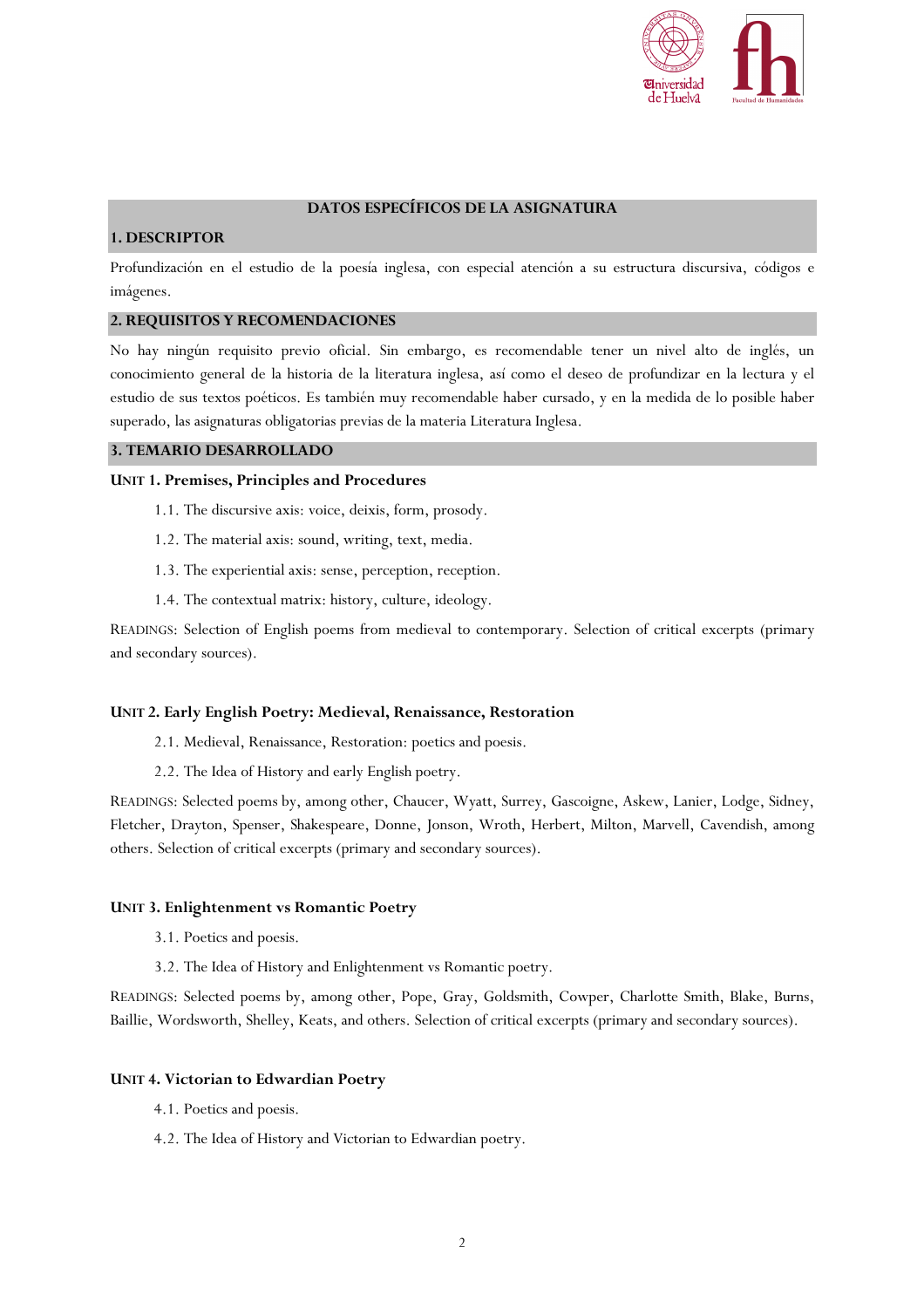

READINGS: Selected poems from Barrett Browning, Tennyson, Browning, Brontë, Arnold, Swinburne, Dante Gabriel Rossetti, Christina Rossetti, Hardy, Hopkins, Yeats, Owen, and others. Selection of critical excerpts (primary and secondary sources).

#### **UNIT 5. Contemporary Poetry**

- 5.1. Poetics and poesis.
- 5.2. The Idea of History and contemporary poetry.

READINGS: Selected poems by, among other, Eliot, Yeats, Loy, Auden, Smith, Gunn, Hill, Larkin, Hughes, Adcock, Heaney, Boland, and others. Selection of critical excerpts (primary and secondary sources).

#### **4. BIBLIOGRAFÍA**

#### *4.1 GENERAL (SELECCIÓN)*

Armstrong, Isobel. (1993) *Victorian Poetry: Poetry, Poetics and Politics*. London: Routledge.

Attridge, Derek. (1989). *Poetic Rhythm: An Introduction*. Cambridge: Cambridge University Press.

Bevis, Matthew, ed. (2013). *The Oxford handbook of Victorian Poetry*. Oxford: Oxford University Press.

Bradford, Richard. (1993). *A Linguistic History of English Poetry*. London: Routledge.

- Campbell, Matthew, ed. (2003). *The Cambridge Companion to Contemporary Irish Poetry*. Cambridge: Cambridge University Press.
- Cheney, Patrick. (2011). *Reading Sixteenth Century Poetry*. Oxford: Blackwell.

Collingwood, R. G. (1993 [1946]). *The Idea of History*. Oxford: Oxford University Press.

- Corcoran, Neil. (2007), ed. *The Cambridge Companion to Twentieth-Century English Poetry*. Cambridge: Cambridge University Press.
- Culler, Jonathan. (2015). *Theory of the Lyric.* Cambridge, MA: Harvard University Press.
- Curran, Stuart. (1986). *Poetic Form and British Romanticism*. Oxford: Oxford University Press.
- Curran, Stuart. (1993). "Romantic poetry: why and wherefore?". In *The Cambridge Companion to British Romanticism*, ed. Stuart Curran. Cambridge: Cambridge University Press. 216-35.
- Davis, Alex and Lee M. Jenkins, eds. (2007). *The Cambridge Companion to Modernist Poetry*. Cambridge: Cambridge University Press.
- Dubrow, Heather. (2000). "Lyric forms". In *The Cambridge Companion to English Literature, 1500-1600*, ed. Arthur F. Kinney. Cambridge: Cambridge University Press. 178-199.
- Dubrow, Heather. (2008). *The Challenges of Orpheus: Lyric Poetry and Early Modern England*. Baltimore: The Johns Hopkins University Press.
- Fowler, Alastair. (1982)*. Kinds of Literature: An Introduction to the Theory of Genres and Modes*. Cambridge: Harvard University Press.
- Howarth, Peter. *The Cambridge Introduction to Modernist Poetry*. Cambridge: Cambridge University Press, 2012.
- Kenner, Hugh. (1971). *The Pound Era*. Berkeley: University of California Press.
- Kerrigan, John. (2001). "Shakespeare's Poems." In *The Cambridge Companion to Shakespeare*, eds. Margreta de Grazia and Stanley Wells. Cambridge: Cambridge University Press. 65-82.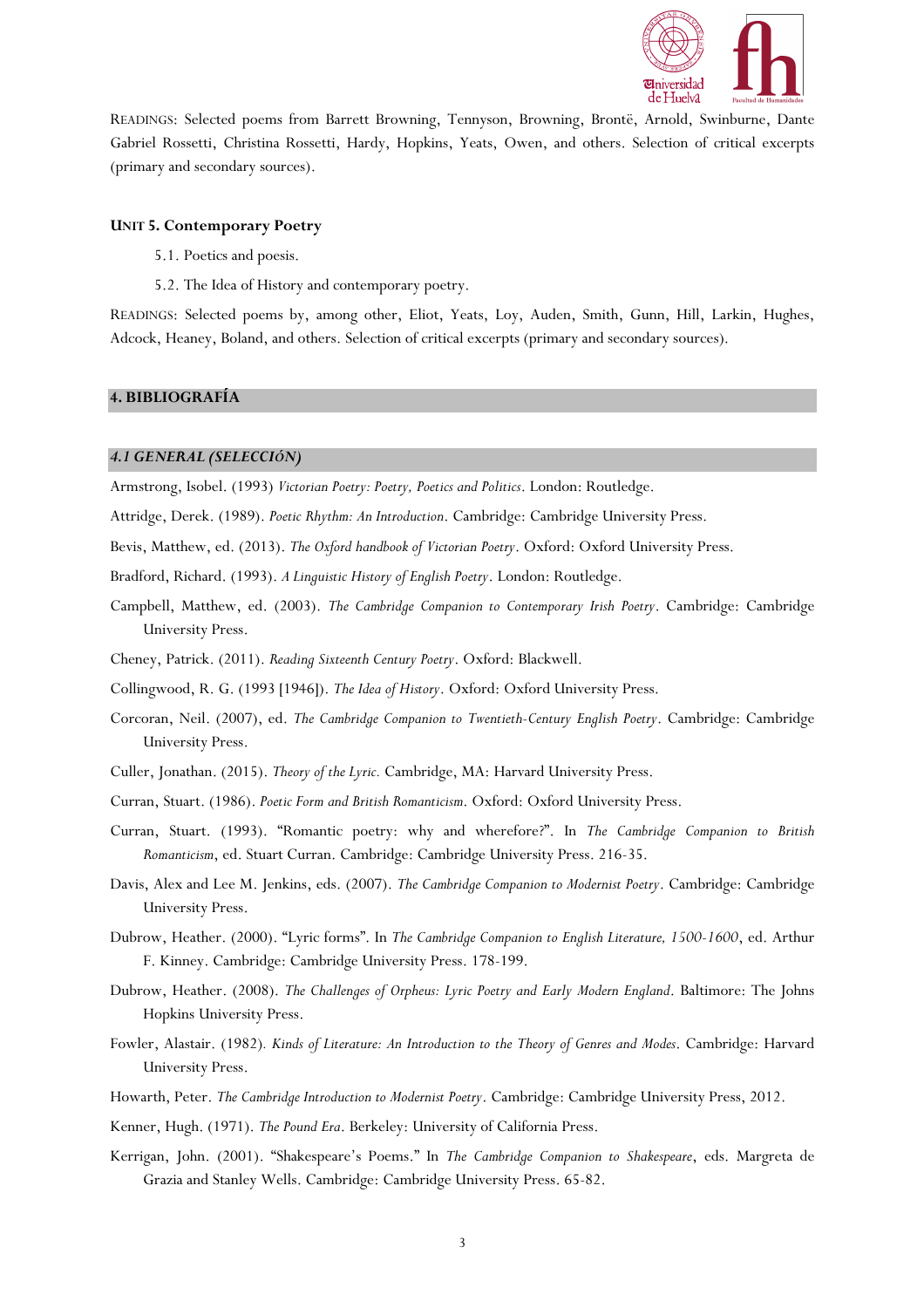

Leech, Geoffrey N. (1969). *A Linguistic Guide to English Poetry*. London: Longman.

- O'Neill, Michael, ed. (2010). *The Cambridge History of English Poetry*. Cambridge: Cambridge University Press.
- Post, Jonathan. F. S. (2002 [1999]). *English Lyric Poetry: The Early Seventeenth Century*. London: Routledge.
- Preminger, Alex and T. V. F. Brogan, eds. (1993). *The New Princeton Encyclopedia of Poetry and Poetics*. Princeton: Princeton University Press.
- Robinson, Peter. (2013). *The Oxford Handbook of Contemporary British and Irish Poetry*. Oxford: Oxford University Press.
- Sitter, John, ed. (2001). *The Cambridge companion to Eighteenth-Century Poetry*. Cambridge: Cambridge University Press.
- Sitter, John. (2011). *The Cambridge Introduction to Eighteenth-Century Poetry*. Cambridge: Cambridge University Press.

Stafford, Fiona. (2012). Reading Romantic Poetry. Oxford: Blackwell, 2012.

Stewart, Susan. (2002). *Poetry and the Fate of the Senses*. Chicago: University of Chicago Press.

- Strand, Mark, and Eavan Boland, eds. (2000). *The Making of a Poem: A Norton Anthology of Poetic Forms*. New York: Norton.
- Vendler, Helen. (2005): *Invisible Listeners: Lyric Intimacy in Herbert, Whitman, and Ashbery.* Princeton: Princeton University Press.
- Verdonk, Peter. (1993). *Twentieth-Century Poetry: From Text to Context*. London: Routledge.

Von Hallberg, Robert. (2008). *Lyric Powers.* Chicago: University of Chicago Press.

Waters, William. (2003). *Poetry's Touch: On Lyric Address*. Ithaca: Cornell University Press.

#### *4.2 LECTURAS OBLIGATORIAS*

Selección de poemas extraídos de: Ferguson, Margaret, Tim Kendall & Mary Jo Salter. (2005, 2018 [1970]). *The Norton Anthology of Poetry*. 5<sup>th</sup> and 6th eds. New York: Norton.

Compendios de textos y fragmentos de diversas fuentes extraídas de la bibliografía general.

Las lecturas obligatorias que no estén recogidas en la *Norton Anthology of Poetry* se facilitarán a través de la plataforma Moodle en diversos *coursepacks* en PDF.

### **5. RESULTADOS DEL APRENDIZAJE**

#### *5.1 COMPETENCIAS GENÉRICAS*

Capacidad de expresión oral y escrita en inglés (CG2)

Capacidad de aplicar los conocimientos a la práctica (CG4)

Capacidad crítica y autocrítica (CG5)

Capacidad de análisis y síntesis (CG6)

Capacidad de organizar y planificar (CG 8)

Capacidad de toma de decisiones (CG 10)

Habilidad para trabajar de forma autónoma y en equipo (CG 13)

Apreciación de la diversidad y multiculturalidad (CG 16)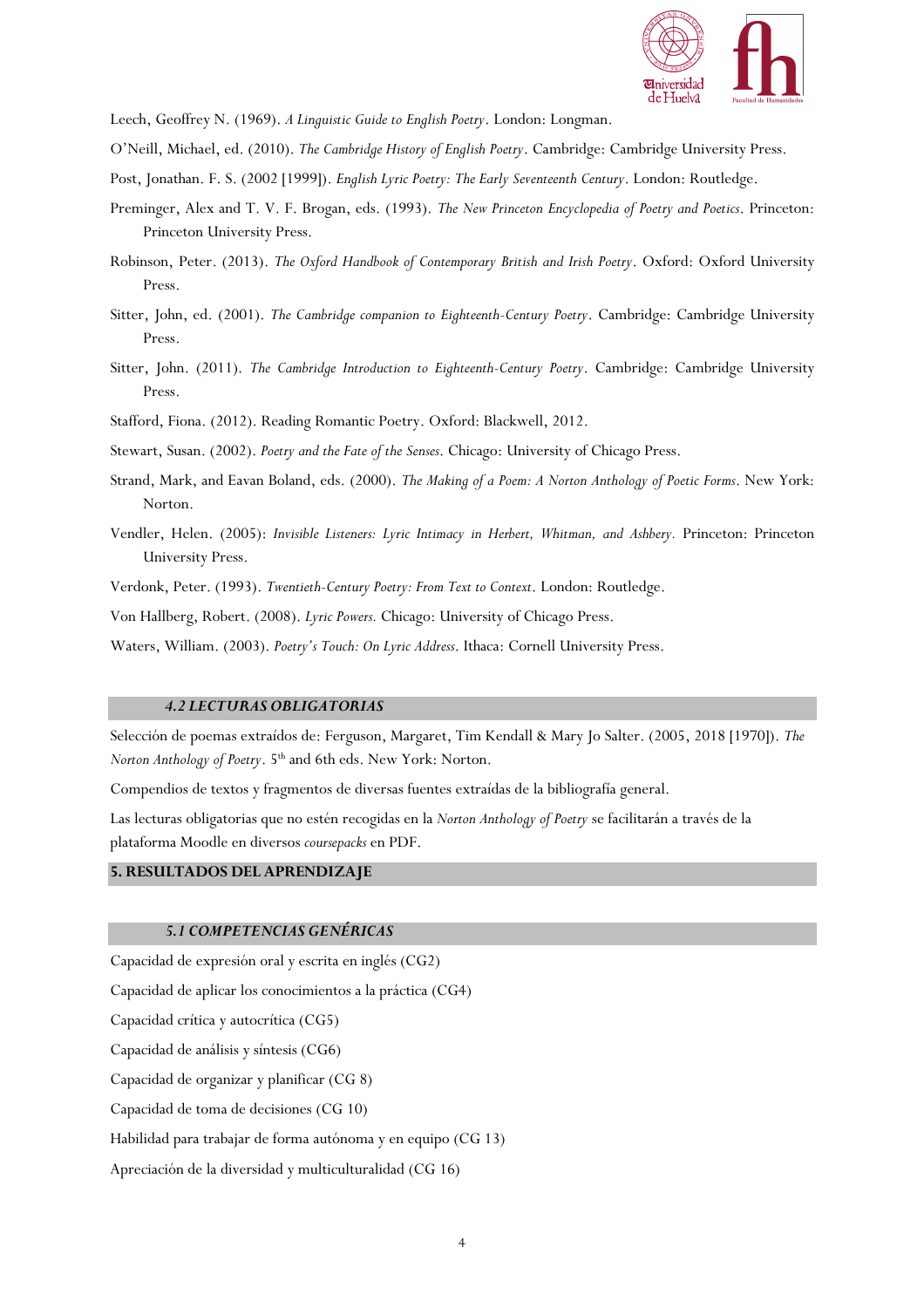

Capacidad de comunicación y argumentación (CG 17)

## *5.2 COMPETENCIAS ESPECÍFICAS*

Conocimiento del contexto histórico y sociocultural de los países de habla inglesa (CE 2)

Conocimiento de los métodos y técnicas para la comprensión, lectura crítica y análisis de textos literarios en lengua inglesa (CE 11B)

Conocimiento avanzado de las principales corrientes, movimientos y géneros de la literatura inglesa (CE 15A)

Conocimiento de las principales obras y autores de la literatura inglesa (CE 16A)

Conocimiento de herramientas, programas y aplicaciones informáticas específicas para el estudio de la literatura (CE 17C)

Capacidad de lectura crítica e interpretativa (CE 18)

Capacidad para analizar textos y discursos utilizando apropiadamente las técnicas de análisis aplicadas a textos y discursos literarios en lengua inglesa (CE 20B)

Capacidad para el análisis filológico de textos escritos en lengua inglesa (CE 21A)

Capacidad para el análisis filológico de textos escritos en distintos periodos de la lengua inglesa (CE 21B)

Capacidad para producir textos elaborados de diferente tipo en inglés (CE 23B)

## *5.3. OTROS RESULTADOS DEL APRENDIZAJE*

Quien haya completado con éxito esta materia podrá:

- ― Desarrollar el pensamiento crítico y autónomo a través del análisis e interpretación de la poesía inglesa;
- ― Leer con discernimiento textos que versan sobre la poesía inglesa y su contexto socio-histórico;
- ― Hacer una exposición oral en inglés;
- ― Escribir un ensayo crítico breve en inglés;

― Hacer uso de los diferentes recursos necesarios para el estudio e investigación de la literatura inglesa, tanto impresos como electrónicos.

### **6. METODOLOGÍA DOCENTE**

A una asignatura de 6 créditos le corresponden 150 horas de trabajo del alumno que se distribuyen de la siguiente manera:

- Clases Teórico-Prácticas: 39,5 h.
- Tutoría especializada colectivo (de carácter teórico práctico): 1,5 h.
- Clases Prácticas: 3 h.
- Prueba final de evaluación escrita: 3h. (en caso de asignaturas con examen final)
- Trabajo Personal Autónomo: 102 h.

### **DESARROLLO Y JUSTIFICACIÓN:**

### **A. SESIONES DE GRUPO GRANDE:**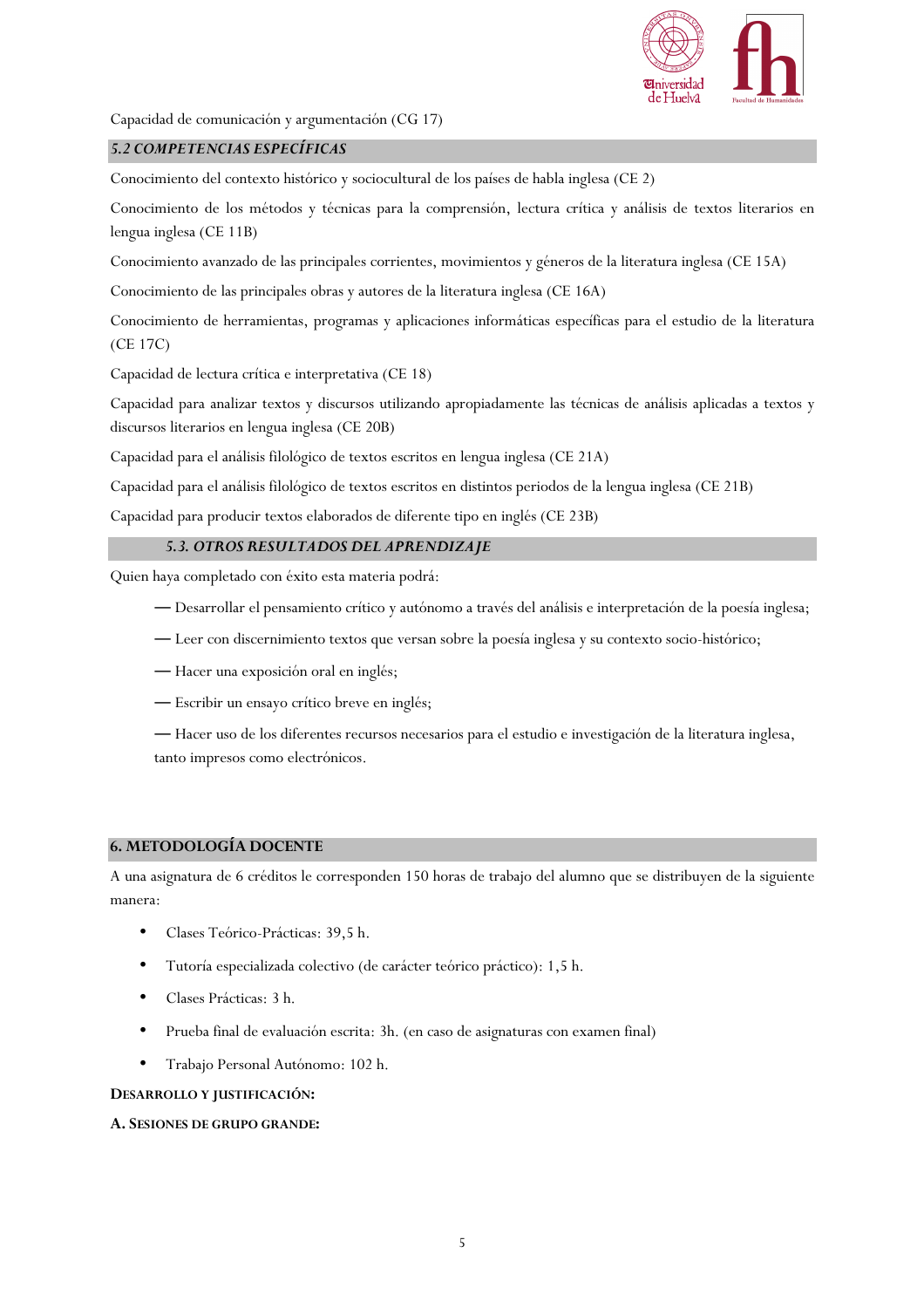

En las sesiones teórico-prácticas se alternan los métodos expositivo y dialéctico, y se estudian casos concretos. Estas sesiones articularán los principios, premisas y procedimientos de análisis e interpretación y los aplicarán a poemas concretos.

# **B. SESIONES DE GRUPO REDUCIDO (PRÁCTICAS)**

Las sesiones prácticas preparan al alumnado para realizar con éxito la Exposición oral y el Ensayo crítico estipulados en las Técnicas de evaluación. También se aplicarán los procedimientos de análisis e interpretación a textos concretos.

## **C. OTRAS ACTIVIDADES DOCENTES**

La Tutoría Especializada Colectiva aclarará la naturaleza y el calendario de la Exposición oral y del ensayo crítico. Se le indicarán por escrito al alumnado las pautas que regirán ambos instrumentos de evaluación.

La Plataforma Moodle servirá de punto de encuentro, en el que se sigue el desarrollo de la asignatura, se encuentran documentos tratados en clase y enlaces relevantes, se anuncian noticias de interés y se indican las calificaciones obtenidas.

# **7. TÉCNICAS DE EVALUACIÓN**

Atendiendo a lo dispuesto en el artículo 17 del *Reglamento de Evaluación para las titulaciones de Grado y Máster oficial*  de la Universidad de Huelva (Aprobado por Consejo de Gobierno de 13 de marzo de 2019)<sup>2</sup> las convocatorias a tener en cuenta serán:

## **A. CONVOCATORIA ORDINARIA I (JUNIO):**

### **INSTRUMENTOS Y CRITERIOS DE CALIFICACIÓN:**

Examen escrito (50%)

Exposición oral en clase (20%)

Ensayo crítico breve (20%)

Asistencia y participación activa en clase (10%)

El **examen escrito** tendrá dos partes: la primera versará sobre los conocimientos impartidos y la metodología desarrollada; la segunda consistirá en la identificación, análisis e interpretación de textos procedentes del listado de poemas obligatorios.

Las pautas de la **exposición oral** en clase se indicarán en la Tutoría Especializada Colectiva. El contenido y la metodología de la exposición se tratarán en las Clases Prácticas. La exposición (aproximadamente 20 minutos) consistirá en elegir y presentar un poema extenso incluido en un listado específico. Un resumen escrito y los materiales de la exposición serán también objeto de evaluación.

El contenido y la metodología del **ensayo crítico** se detallarán en la Tutoría Especializada Colectiva, y se tratará en las Clases Prácticas. Desarrollará los contenidos de la exposición oral en un ensayo bien estructurado y escrito en inglés.

# **CRITERIOS DE EVALUACIÓN:**

Para superar la asignatura el alumno debe demostrar una adquisición suficiente de los resultados del aprendizaje. Para aprobar la asignatura, por tanto, **será necesario aprobar el examen escrito**. En el examen escrito se evaluará la adquisición de los conocimientos impartidos, la metodología desarrollada y las destrezas ensayadas, así

<sup>2&</sup>lt;br>http://www.uhu.es/sec.general/Normativa/Textos\_Pagina\_Normativa/Normativa\_2019/Rgto\_evaluacion\_grado\_mofs\_ccgg\_19\_03\_13.pdf;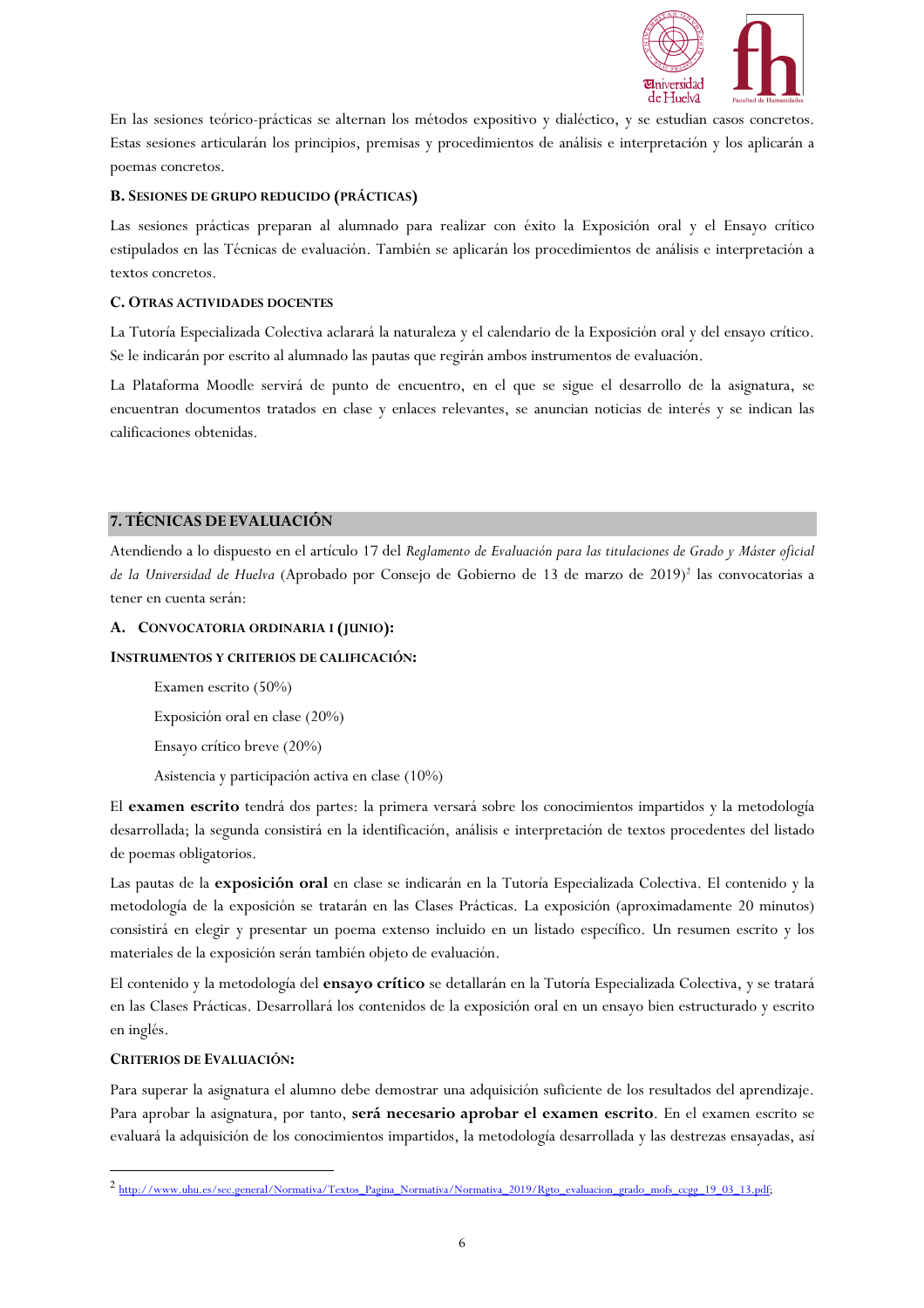

como la corrección de la expresión en inglés. Se dará especial importancia a la capacidad de relacionar entre sí los conocimientos impartidos.

En la **exposición oral** en clase se evaluará la adopción de las pautas expresamente indicadas, la lectura del poema objeto de estudio y la aplicación de la metodología desarrollada.

En el **ensayo crítico** se evaluará la adopción de las pautas expresamente indicadas y la capacidad de articular un argumento coherente. Tanto en la exposición como en el ensayo, se tendrá en cuenta la corrección de la expresión en inglés. El plagio total o parcial conlleva una calificación de cero en la prueba. Se valorará positivamente que el/la estudiante participe activamente y que haya preparado las lecturas antes de clase.

### **B. CONVOCATORIA ORDINARIA II (SEPTIEMBRE):**

## **INSTRUMENTOS Y CRITERIOS DE CALIFICACIÓN:**

Para el alumnado que ha realizado la exposición oral y/o el ensayo crítico, y a la vez opta por conservar las notas de estas pruebas:

Examen escrito (60%)

Exposición oral en primera convocatoria (20%)

Ensayo crítico en primera convocatoria (20%)

Para el alumnado que no ha realizado la exposición oral y/o el ensayo crítico en junio, o que opta por no conservar las notas de estas pruebas:

Examen escrito (70%)

Ensayo crítico en segunda convocatoria (30%)

El examen escrito tendrá dos partes: la primera versará sobre los conocimientos impartidos y la metodología desarrollada; la segunda consistirá en la identificación, análisis e interpretación de (fragmentos de) uno de los poemas estudiados. Para el ensayo, los alumnos deben seguir las pautas indicadas en un documento a disposición de ellos en Moodle.

### **CRITERIOS DE EVALUACIÓN:**

Los criterios que rigen la evaluación de estas pruebas, independientemente de la modalidad adoptada por el alumnado, son los mismos para cada una de ellas que en la convocatoria de junio.

### **C. CONVOCATORIA ORDINARIA III (DICIEMBRE):**

### **INSTRUMENTOS Y CRITERIOS DE CALIFICACIÓN:**

Los instrumentos y criterios de evaluación contemplan las mismas modalidades que las especificadas en la convocatoria de septiembre.

# **CRITERIOS DE EVALUACIÓN:**

Los criterios que rigen la evaluación de estas pruebas, independientemente de la modalidad adoptada por el alumnado, son los mismos para cada una de ellas que en la convocatoria de junio y septiembre.

# **D. MODALIDAD DE EVALUACIÓN ÚNICA:**

La evaluación única final, entendiendo por tal la que se realiza en un solo acto académico, podrá incluir cuantas pruebas sean necesarias para acreditar que el estudiante ha adquirido la totalidad de las competencias descritas en la guía docente de la asignatura.

# **INSTRUMENTOS Y CRITERIOS DE CALIFICACIÓN**

Examen escrito (70%)

Ensayo crítico en convocatoria de evaluación única (30%)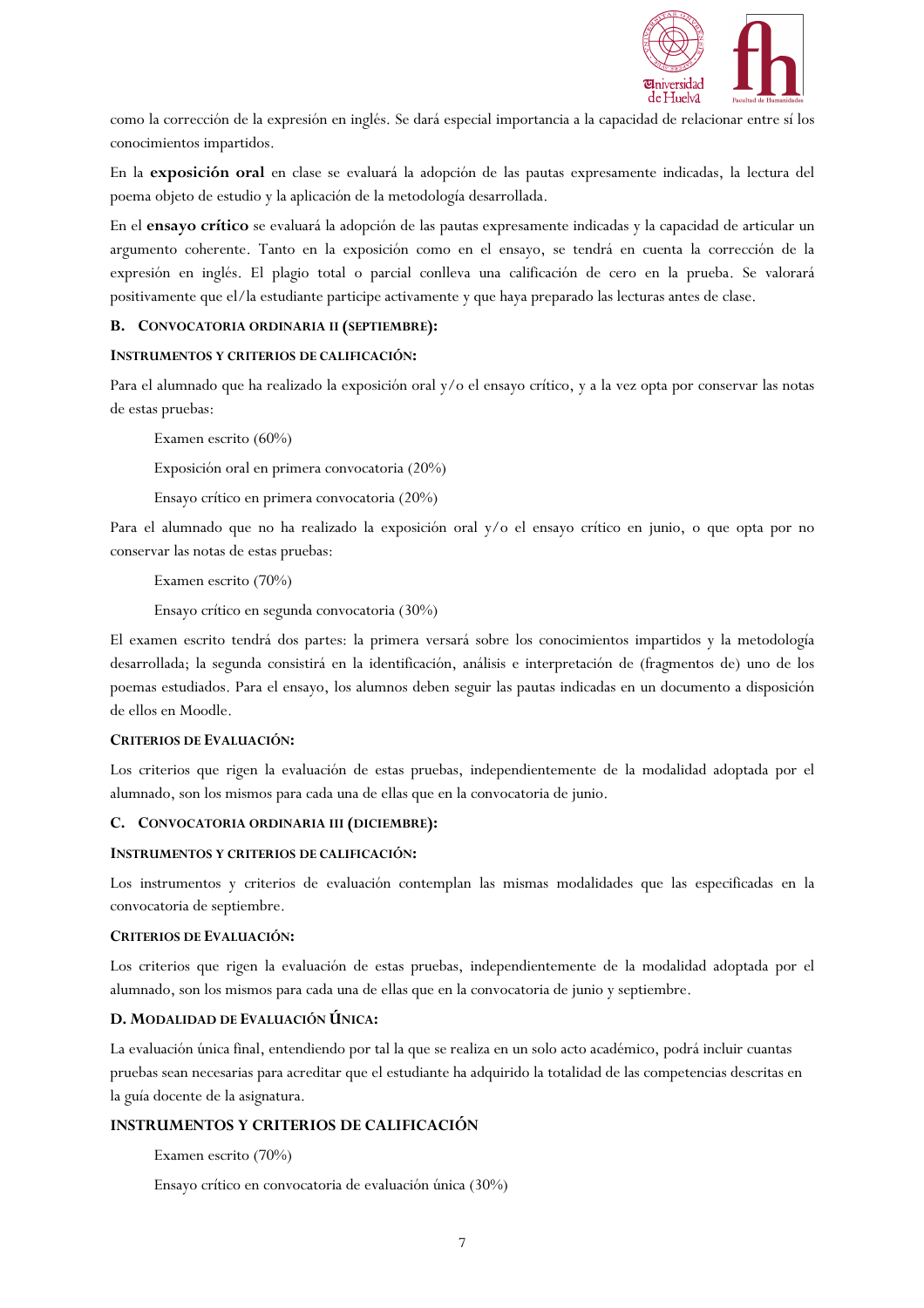

El examen escrito tendrá dos partes: la primera versará sobre los conocimientos impartidos y la metodología desarrollada; la segunda consistirá en la identificación, análisis e interpretación de (fragmentos de) uno de los poemas estudiados. Para el ensayo, los alumnos deben seguir las pautas indicadas en un documento a disposición de ellos en Moodle.

# **CRITERIOS DE EVALUACIÓN:**

Para superar la asignatura el alumno debe demostrar una adquisición suficiente de los resultados del aprendizaje. Para aprobar la asignatura, por tanto, **será necesario aprobar el examen escrito**.

En el examen escrito se evaluará la adquisición de los conocimientos impartidos, la metodología desarrollada y las destrezas ensayadas, así como la corrección de la expresión en inglés. Se dará especial importancia a la capacidad de relacionar entre sí los conocimientos impartidos.

En el **ensayo crítico** se evaluará la adopción de las pautas expresamente indicadas y la capacidad de articular un argumento coherente. Se tendrá en cuenta la corrección de la expresión en inglés.

El plagio total o parcial conlleva una calificación de cero en la prueba.